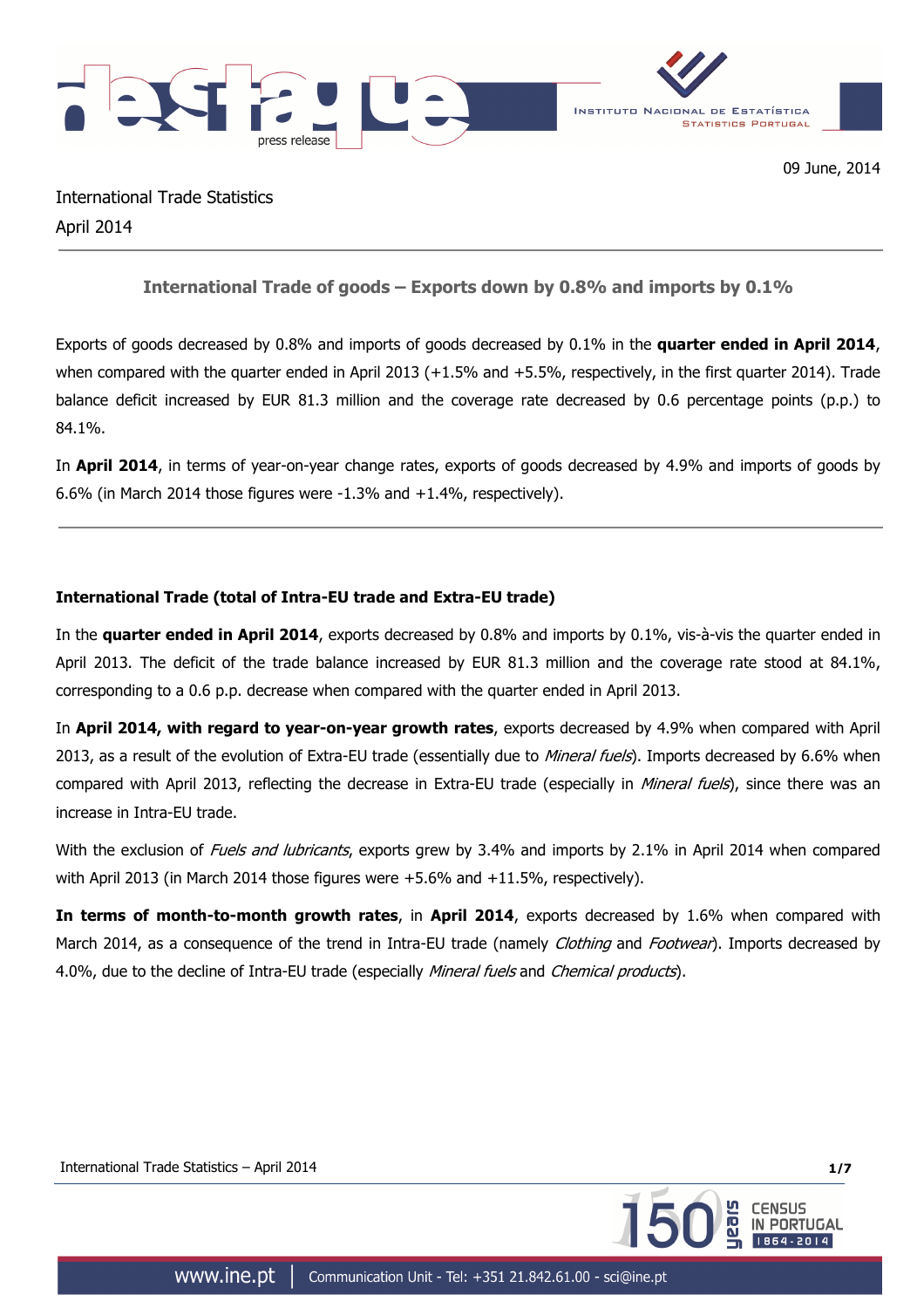



| PRELIMINARY GLOBAL DATA        |            |                                   |               |  |  |  |  |
|--------------------------------|------------|-----------------------------------|---------------|--|--|--|--|
| <b>GLOBAL DATA</b>             | € Million  | <b>GROWTH</b><br><b>RATE</b>      |               |  |  |  |  |
|                                |            | FEB 13 to APR 13 FEB 14 to APR 14 | $\frac{0}{0}$ |  |  |  |  |
| <b>INTERNATIONAL</b>           |            |                                   |               |  |  |  |  |
| Exports (FOB)                  | 11 764.6   | 11 668.4                          | $-0.8$        |  |  |  |  |
| Imports (CIF)                  | 13 890.1   | 13 875.2                          | $-0.1$        |  |  |  |  |
| <b>Trade Balance</b>           | $-2$ 125.5 | $-2206.8$                         |               |  |  |  |  |
| Coverage rate (%)              | 84.7       | 84.1                              |               |  |  |  |  |
| <b>INTRA-EU</b>                |            |                                   |               |  |  |  |  |
| Exports (FOB)                  | 8 3 18 .3  | 8 4 1 6 . 6                       | $1.2^{\circ}$ |  |  |  |  |
| Imports (CIF)                  | 9 7 9 5.8  | 10 870.7                          | 11.0          |  |  |  |  |
| <b>Trade Balance</b>           | $-1477.5$  | $-2454.1$                         |               |  |  |  |  |
| Coverage rate (%)              | 84.9       | 77.4                              |               |  |  |  |  |
| EURO ZONE                      |            |                                   |               |  |  |  |  |
| Exports (FOB)                  | 7 053.9    | 7 0 5 1 .0                        | 0.0           |  |  |  |  |
| Imports (CIF)                  | 8 879.2    | 9 807.8                           | 10.5          |  |  |  |  |
| <b>Trade Balance</b>           | $-1825.2$  | $-2756.8$                         |               |  |  |  |  |
| Coverage rate (%)              | 79.4       | 71.9                              |               |  |  |  |  |
| <b>EXTRA-EU</b>                |            |                                   |               |  |  |  |  |
| Exports (FOB)                  | 3 446.3    | 3 2 5 1 . 8                       | $-5.6$        |  |  |  |  |
| Imports (CIF)                  | 4 0 94.3   | 3 004.4                           | $-26.6$       |  |  |  |  |
| <b>Trade Balance</b>           | $-648.0$   | 247.4                             |               |  |  |  |  |
| Coverage rate (%)              | 84.2       | 108.2                             |               |  |  |  |  |
| EXCLUDING FUELS AND LUBRICANTS |            |                                   |               |  |  |  |  |
| Exports (FOB)                  | 2 768.8    | 2 987.5                           | 7.9           |  |  |  |  |
| Imports (CIF)                  | 1890.9     | 1 759.8                           | $-6.9$        |  |  |  |  |
| <b>Trade Balance</b>           | 877.8      | 1 2 2 7 . 7                       |               |  |  |  |  |
| Coverage rate (%)              | 146.4      | 169.8                             |               |  |  |  |  |

## **Intra-EU trade**

In the **quarter ended in April 2014**, Intra-EU exports increased by 1.2% and Intra-UE imports by 11.0%, **vis-à-vis the quarter ended in April 2013**, corresponding to a 77.4% coverage rate and a deficit of EUR 2 454.1 million.

In **April 2014**, Intra-EU exports decreased by 1.4% **vis-à-vis April 2013**, mainly reflecting the evolution of Mineral fuels (mostly *Medium oils and preparations, of petroleum or bituminous minerals*). Intra-EU imports grew by 5.2%, as a result of increases in almost all groups of products, but mostly in Vehicles and other transport equipment (especially Passenger motor cars and Parts and accessories for motor vehicles), Machinery and mechanical appliances and Chemical products (namely Reaction initiators, reaction accelerators and catalytic preparations).

In **April 2014**, Intra-EU exports decreased by 1.6% **vis-à-vis March 2014**, essentially due to Clothing (especially Tshirts, singlets and other vests, knitted or crocheted) and Footwear (mainly Footwear with outer soles of rubber, plastics, leather or composition leather and uppers of leather). Intra-EU imports decreased by 4.7% as a result of the evolution of Mineral fuels (mostly Natural gas in gaseous state and Medium oils and preparations, of petroleum or bituminous minerals) and Chemical products (essentially Medicaments).

International Trade Statistics – April 2014 **2/7**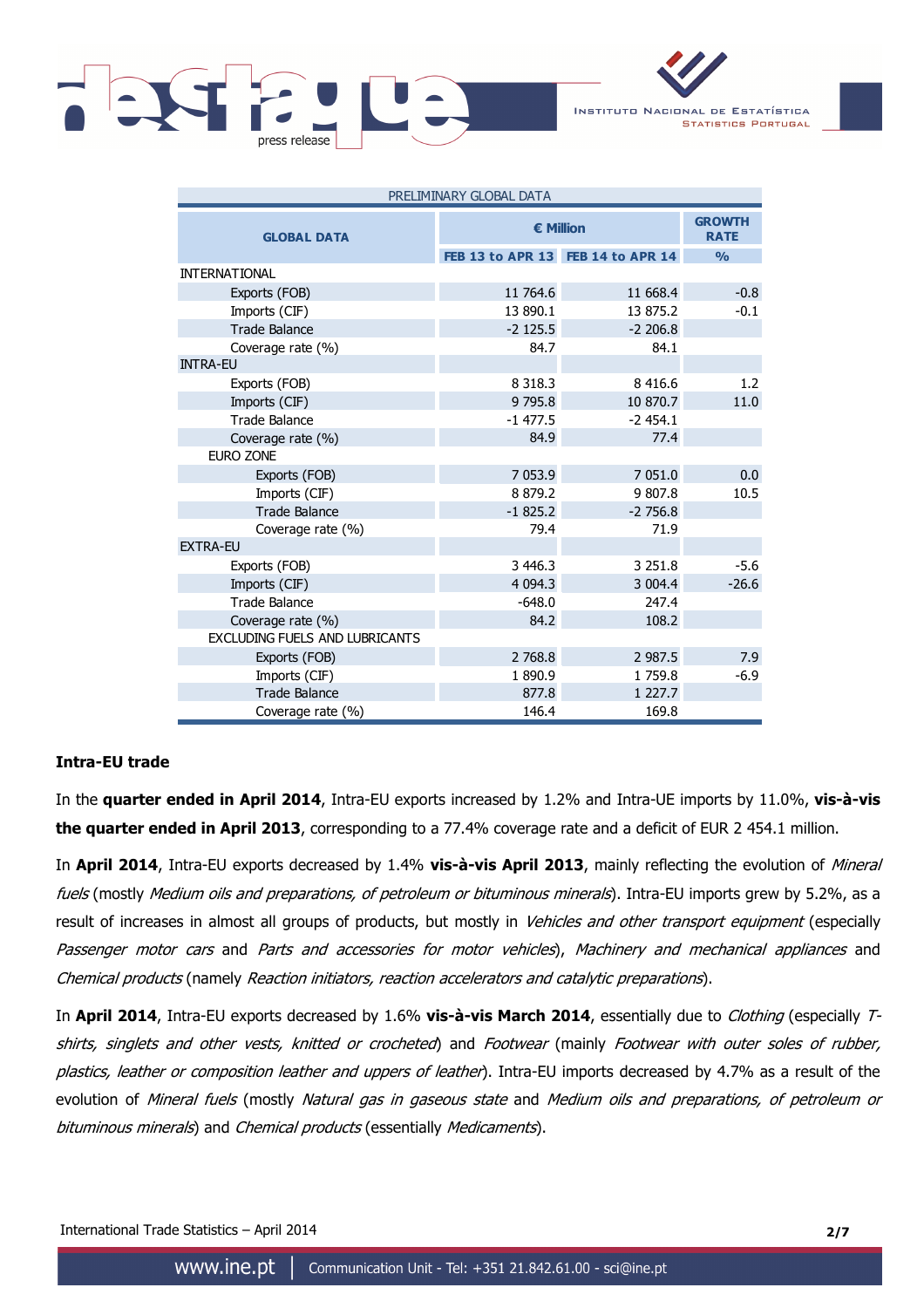



### **Extra-EU trade**

In the **quarter ended in April 2014**, **vis-à-vis the quarter ended in April 2013**, Extra-EU exports and imports declined by 5.6% and 26.6%, respectively, which corresponded to a surplus of EUR 247.4 million and a coverage rate of 108.2%.

With the exclusion of Fuels and lubricants, Extra-EU exports grew by 7.9% while Extra-EU imports declined by 6.9%, when compared with the quarter ended in April 2013. Trade balance, excluding these types of products, accounted for a EUR 1 227.7 million surplus, corresponding to a coverage rate of 169.8%.

In **April 2014**, exports to Third Countries decreased by 12.9% **in comparison with April 2013**, mostly due to Mineral fuels (namely Motor spirit, Gas oils of petroleum or bituminous minerals and Natural gas liquefied). Extra-EU imports decreased by 34.4% also essentially due to Mineral fuels (mainly Petroleum oils and oils obtained from bituminous minerals, crude). These decreases are partly explained by the planned stop of the Sines refinery for maintenance purposes in March and April 2014.

In **April 2014**, Extra-EU exports decreased by 1.6% **vis-à-vis March 2014**, mostly reflecting the evolution of Mineral fuels (namely Light oils and preparations, of petroleum or bituminous minerals), Vehicles and other transport equipment (especially Passenger motor cars) and Base metals (mostly Bars and rods, of iron or non-alloy steel). Extra-EU imports decreased by 1.2%, essentially due to Agricultural products (mainly Maize (excl. seed for sowing) and Soya beans, whether or not broken (excl. seed for sowing)).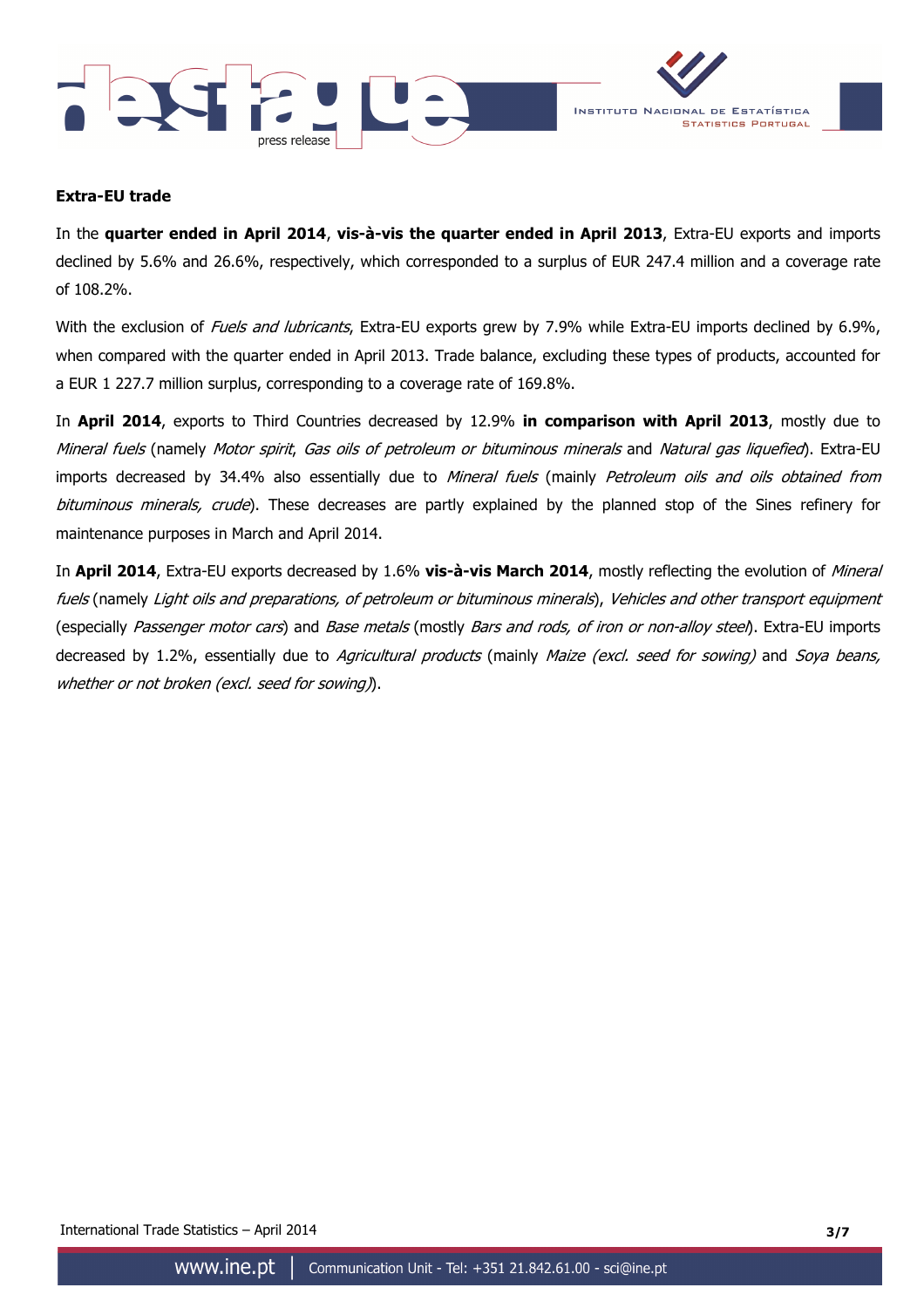



| PRELIMINARY MONTHLY DATA - EXPORTS |                                        |         |                  |                           |         |                    |                  |                    |         |                    |                  |                    |
|------------------------------------|----------------------------------------|---------|------------------|---------------------------|---------|--------------------|------------------|--------------------|---------|--------------------|------------------|--------------------|
|                                    | <b>INTERNATIONAL</b>                   |         |                  | <b>INTRA-EU</b>           |         |                    |                  | <b>EXTRA-EU</b>    |         |                    |                  |                    |
|                                    | <b>GROWTH RATE</b><br><b>€ Million</b> |         |                  | € Million                 |         | <b>GROWTH RATE</b> |                  | $\epsilon$ Million |         | <b>GROWTH RATE</b> |                  |                    |
| <b>MONTH</b>                       |                                        |         |                  | $\frac{9}{0}$             |         |                    | $\frac{9}{0}$    |                    |         |                    | $\frac{9}{0}$    |                    |
|                                    | 2013                                   | 2014    | Year-on-<br>year | <b>Month-to-</b><br>month | 2013    | 2014               | Year-on-<br>year | Month-to-<br>month | 2013    | 2014               | Year-on-<br>year | Month-to-<br>month |
| <b>TOTAL</b>                       | 47 379                                 | 15 599  |                  |                           | 33 319  | 11 294             |                  |                    | 14 060  | 4 3 0 5            |                  |                    |
| <b>JANUARY</b>                     | 3 8 6 3                                | 3 9 3 1 | 1.8              | 10.4                      | 2 7 8 5 | 2877               | 3.3              | 17.7               | 1 0 7 8 | 1 0 5 4            | $-2.3$           | $-5.6$             |
| <b>FEBRUARY</b>                    | 3 677                                  | 3833    | 4.2              | $-2.5$                    | 2 6 6 8 | 2 7 7 4            | 4.0              | $-3.6$             | 1 0 1 0 | 1 0 5 8            | 4.8              | 0.4                |
| <b>MARCH</b>                       | 4 0 0 2                                | 3 9 5 0 | $-1.3$           | 3.1                       | 2814    | 2 8 4 4            | 1.1              | 2.5                | 1 1 8 8 | 1 1 0 6            | $-6.9$           | 4.5                |
| APRIL                              | 4 0 8 5                                | 3885    | $-4.9$           | $-1.6$                    | 2837    | 2 7 9 8            | $-1.4$           | $-1.6$             | 1 2 4 9 | 1 0 8 8            | $-12.9$          | $-1.6$             |
| <b>MAY</b>                         | 4 2 4 6                                |         |                  |                           | 2 9 6 9 |                    |                  |                    | 1 277   |                    |                  |                    |
| <b>JUNE</b>                        | 3 9 3 1                                |         |                  |                           | 2 8 0 0 |                    |                  |                    | 1 1 3 1 |                    |                  |                    |
| <b>JULY</b>                        | 4 3 7 3                                |         |                  |                           | 3 0 9 1 |                    |                  |                    | 1 2 8 1 |                    |                  |                    |
| <b>AUGUST</b>                      | 3 3 1 7                                |         |                  |                           | 2 2 1 2 |                    |                  |                    | 1 1 0 5 |                    |                  |                    |
| <b>SEPTEMBER</b>                   | 3 9 2 5                                |         |                  |                           | 2 7 7 4 |                    |                  |                    | 1 1 5 1 |                    |                  |                    |
| <b>OCTOBER</b>                     | 4 2 3 6                                |         |                  |                           | 2 9 5 5 |                    |                  |                    | 1 2 8 1 |                    |                  |                    |
| <b>NOVEMBER</b>                    | 4 1 6 3                                |         |                  |                           | 2 9 7 0 |                    |                  |                    | 1 1 9 3 |                    |                  |                    |
| <b>DECEMBER</b>                    | 3 5 6 1                                |         |                  |                           | 2 4 4 4 |                    |                  |                    | 1 1 1 7 |                    |                  |                    |



International Trade Statistics – April 2014 **4/7**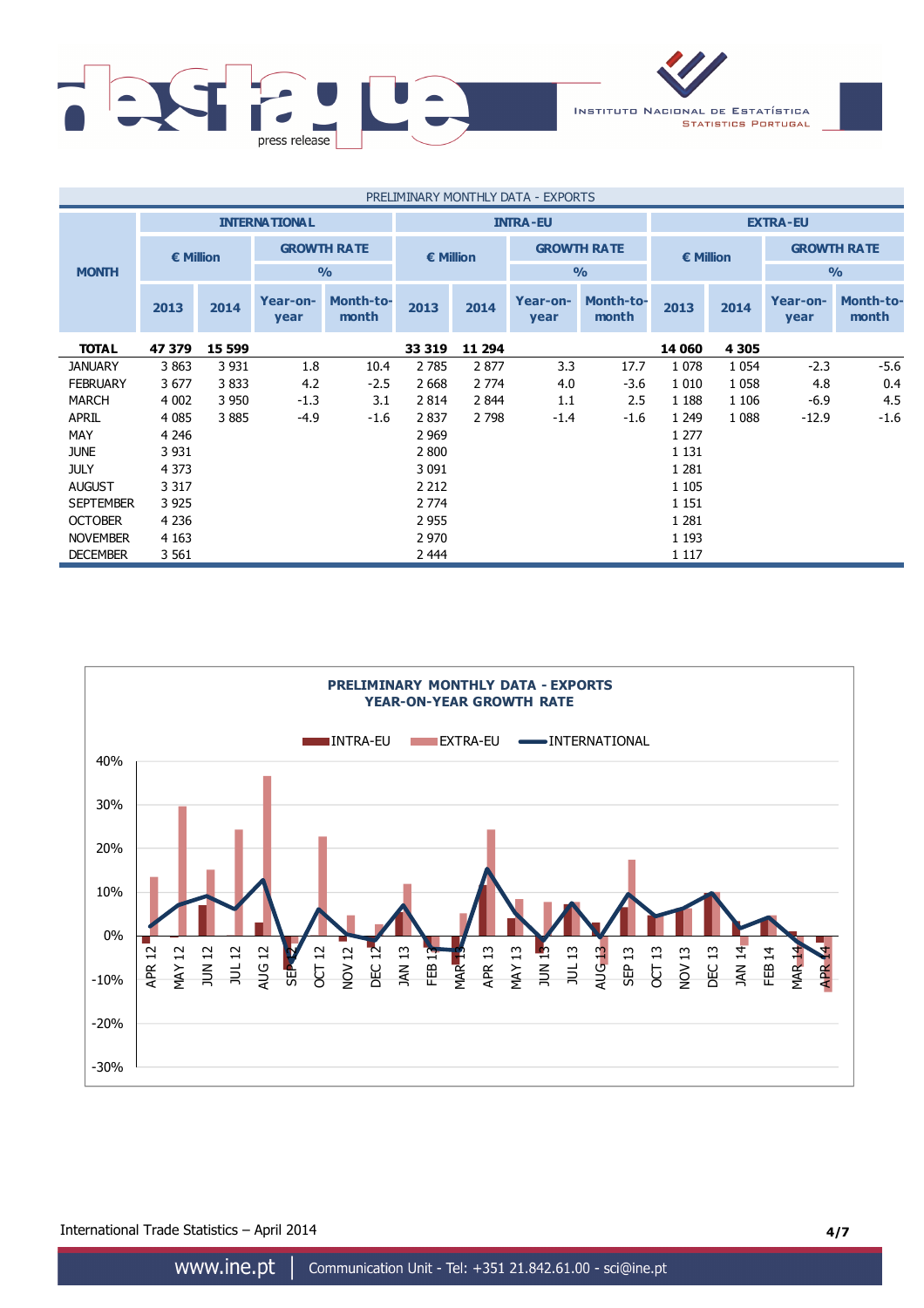



| PRELIMINARY MONTHLY DATA - IMPORTS |                                        |         |                  |                           |               |                    |                  |                    |               |                    |                  |                           |
|------------------------------------|----------------------------------------|---------|------------------|---------------------------|---------------|--------------------|------------------|--------------------|---------------|--------------------|------------------|---------------------------|
|                                    | <b>INTERNATIONAL</b>                   |         |                  | <b>INTRA-EU</b>           |               |                    |                  | <b>EXTRA-EU</b>    |               |                    |                  |                           |
|                                    | <b>GROWTH RATE</b><br><b>€ Million</b> |         |                  | € Million                 |               | <b>GROWTH RATE</b> |                  | $\epsilon$ Million |               | <b>GROWTH RATE</b> |                  |                           |
| <b>MONTH</b>                       |                                        |         |                  | O <sub>0</sub>            | $\frac{0}{0}$ |                    |                  |                    | $\frac{O}{O}$ |                    |                  |                           |
|                                    | 2013                                   | 2014    | Year-on-<br>year | <b>Month-to-</b><br>month | 2013          | 2014               | Year-on-<br>year | Month-to-<br>month | 2013          | 2014               | Year-on-<br>year | <b>Month-to-</b><br>month |
| <b>TOTAL</b>                       | 56 745                                 | 18774   |                  |                           | 41 038        | 14 350             |                  |                    | 15707         | 4424               |                  |                           |
| <b>JANUARY</b>                     | 4 4 6 3                                | 4 8 9 9 | 9.8              | 7.8                       | 3 1 6 0       | 3 4 7 9            | 10.1             | $-4.1$             | 1 3 0 2       | 1419               | 9.0              | 54.9                      |
| <b>FEBRUARY</b>                    | 4 4 2 2                                | 4 6 63  | 5.5              | $-4.8$                    | 3 1 2 0       | 3 5 6 5            | 14.3             | 2.5                | 1 3 0 1       | 1 0 9 8            | $-15.6$          | $-22.6$                   |
| <b>MARCH</b>                       | 4 6 3 5                                | 4 6 9 9 | 1.4              | 0.8                       | 3 2 8 7       | 3 7 4 0            | 13.8             | 4.9                | 1 3 4 8       | 959                | $-28.9$          | $-12.7$                   |
| APRIL                              | 4 8 3 3                                | 4 5 1 3 | $-6.6$           | $-4.0$                    | 3 3 8 8       | 3 5 6 5            | 5.2              | $-4.7$             | 1 4 4 5       | 947                | $-34.4$          | $-1.2$                    |
| <b>MAY</b>                         | 4888                                   |         |                  |                           | 3 5 0 5       |                    |                  |                    | 1 3 8 3       |                    |                  |                           |
| <b>JUNE</b>                        | 4 5 9 3                                |         |                  |                           | 3 3 7 4       |                    |                  |                    | 1 2 1 9       |                    |                  |                           |
| <b>JULY</b>                        | 5 1 9 6                                |         |                  |                           | 3747          |                    |                  |                    | 1 4 4 9       |                    |                  |                           |
| <b>AUGUST</b>                      | 4 2 2 5                                |         |                  |                           | 2870          |                    |                  |                    | 1 3 5 6       |                    |                  |                           |
| <b>SEPTEMBER</b>                   | 4 8 5 7                                |         |                  |                           | 3 4 8 4       |                    |                  |                    | 1 3 7 3       |                    |                  |                           |
| <b>OCTOBER</b>                     | 5 3 2 6                                |         |                  |                           | 3824          |                    |                  |                    | 1 502         |                    |                  |                           |
| <b>NOVEMBER</b>                    | 4765                                   |         |                  |                           | 3652          |                    |                  |                    | 1 1 1 3       |                    |                  |                           |
| <b>DECEMBER</b>                    | 4 5 43                                 |         |                  |                           | 3627          |                    |                  |                    | 916           |                    |                  |                           |



International Trade Statistics – April 2014 **5/7**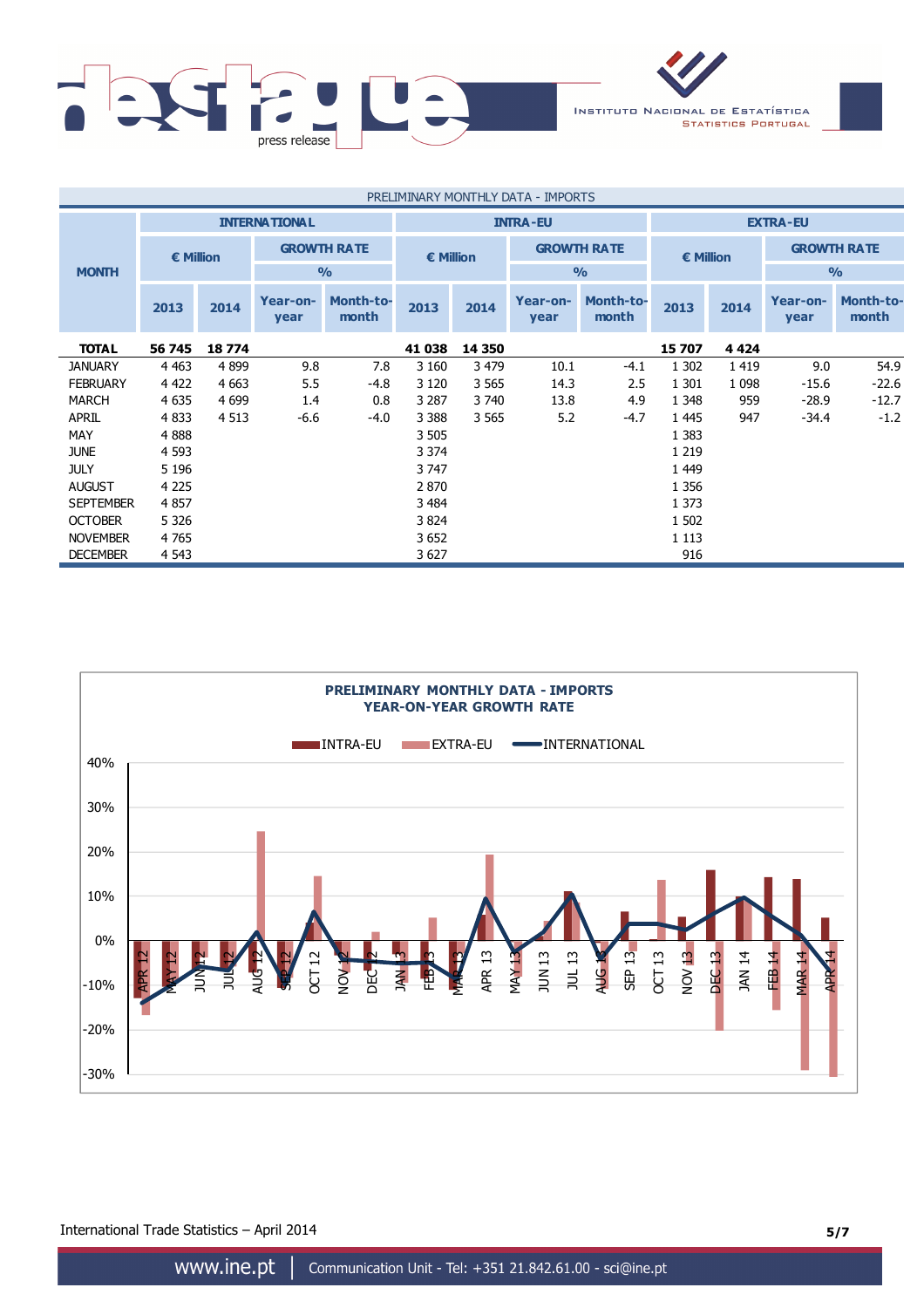



### **Broad Economic Categories**

In the **quarter ended in April 2014, in comparison with the quarter ended in April 2013**, when considering exports, the emphasis went to the sharp decline in Fuels and lubricants (-55.1%), namely in processed products, and to the increase in *Consumer goods* (+11.2%).

In the same period, as far as **imports** are concerned, the emphasis went to the decrease by 26.6% in Fuels and lubricants, as a result of the evolution of primary products (-40.4%). Transport equipment, parts and accessories and Capital goods registered significant increases (+22.5% and +13.0%, respectively).

|                                                       | PRELIMINARY GLOBAL DATA              |                      |                              |                                      |                |                              |  |  |
|-------------------------------------------------------|--------------------------------------|----------------------|------------------------------|--------------------------------------|----------------|------------------------------|--|--|
|                                                       |                                      | <b>INTERNATIONAL</b> |                              |                                      |                |                              |  |  |
|                                                       |                                      | <b>EXPORTS</b>       |                              | <b>IMPORTS</b>                       |                |                              |  |  |
| <b>BROAD ECONOMIC CATEGORIES</b>                      | € Million                            |                      | <b>GROWTH</b><br><b>RATE</b> | € Million                            |                | <b>GROWTH</b><br><b>RATE</b> |  |  |
|                                                       | FEB 13 to FEB 14 to<br><b>APR 13</b> | <b>APR 14</b>        | $\frac{0}{0}$                | FEB 13 to FEB 14 to<br><b>APR 13</b> | <b>APR 14</b>  | $\frac{0}{0}$                |  |  |
| <b>FOOD AND BEVERAGES</b>                             | 1 0 8 2                              | 1 1 5 6              | 6.9                          | 1 9 0 5                              | 1861           | $-2.3$                       |  |  |
| PRIMARY                                               | 267                                  | 306                  | 14.8                         | 807                                  | 793            | $-1.7$                       |  |  |
| <b>PROCESSED</b>                                      | 815                                  | 850                  | 4.3                          | 1 0 9 8                              | 1 0 6 8        | $-2.8$                       |  |  |
| INDUSTRIAL SUPPLIES NOT ELSEWHERE SPECIFIED           | 4 0 6 2                              | 4 1 4 7              | 2.1                          | 4 1 0 7                              | 4 1 9 6        | 2.2                          |  |  |
| PRIMARY                                               | 372                                  | 351                  | $-5.6$                       | 538                                  | 423            | $-21.3$                      |  |  |
| <b>PROCESSED</b>                                      | 3691                                 | 3796                 | 2.9                          | 3 5 6 9                              | 3773           | 5.7                          |  |  |
| <b>FUELS AND LUBRICANTS</b>                           | 1 2 9 5                              | 581                  | $-55.1$                      | 2 7 1 0                              | 1988           | $-26.6$                      |  |  |
| PRIMARY                                               | $\mathbf{1}$                         | 1                    | 31.5                         | 2 0 8 3                              | 1 2 4 1        | $-40.4$                      |  |  |
| <b>PROCESSED</b>                                      | 1 2 9 5                              | 581                  | $-55.1$                      | 628                                  | 747            | 19.1                         |  |  |
| CAPITAL GOODS, AND PARTS AND ACCESSORIES THEREOF (1)  | 1 4 3 5                              | 1 5 5 1              | 8.1                          | 1765                                 | 1 9 9 5        | 13.0                         |  |  |
| CAPITAL GOODS (EXCEPT TRANSPORT EQUIPMENT)            | 848                                  | 964                  | 13.7                         | 1 0 3 3                              | 1 2 1 3        | 17.5                         |  |  |
| PARTS AND ACCESSORIES                                 | 587                                  | 588                  | 0.1                          | 732                                  | 782            | 6.8                          |  |  |
| TRANSPORT EQUIPMENT AND PARTS AND ACCESSORIES THEREOF | 1823                                 | 1 9 3 6              | 6.2                          | 1 4 8 6                              | 1821           | 22.5                         |  |  |
| PASSENGER MOTOR CARS                                  | 490                                  | 587                  | 19.7                         | 419                                  | 668            | 59.6                         |  |  |
| <b>OTHER</b>                                          | 264                                  | 261                  | $-1.1$                       | 225                                  | 174            | $-22.6$                      |  |  |
| PARTS AND ACCESSORIES                                 | 1 0 6 9                              | 1 0 8 8              | 1.8                          | 842                                  | 978            | 16.2                         |  |  |
| CONSUMER GOODS NOT ELSEWHERE SPECIFIED                | 2 0 5 9                              | 2 2 8 9              | 11.2                         | 1915                                 | 2012           | 5.1                          |  |  |
| <b>DURABLE</b>                                        | 277                                  | 296                  | 6.8                          | 270                                  | 295            | 9.0                          |  |  |
| <b>SEMI-DURABLE</b>                                   | 1 1 0 1                              | 1 2 3 1              | 11.9                         | 710                                  | 763            | 7.5                          |  |  |
| <b>NON-DURABLE</b>                                    | 681                                  | 761                  | 11.8                         | 934                                  | 955            | 2.2                          |  |  |
| <b>GOODS NOT ELSEWHERE SPECIFIED</b>                  | 8                                    | 7                    | $-19.9$                      | 3                                    | $\overline{2}$ | $-12.1$                      |  |  |
| (1) - EXCEPT TRANSPORT EQUIPMENT                      |                                      |                      |                              |                                      |                |                              |  |  |